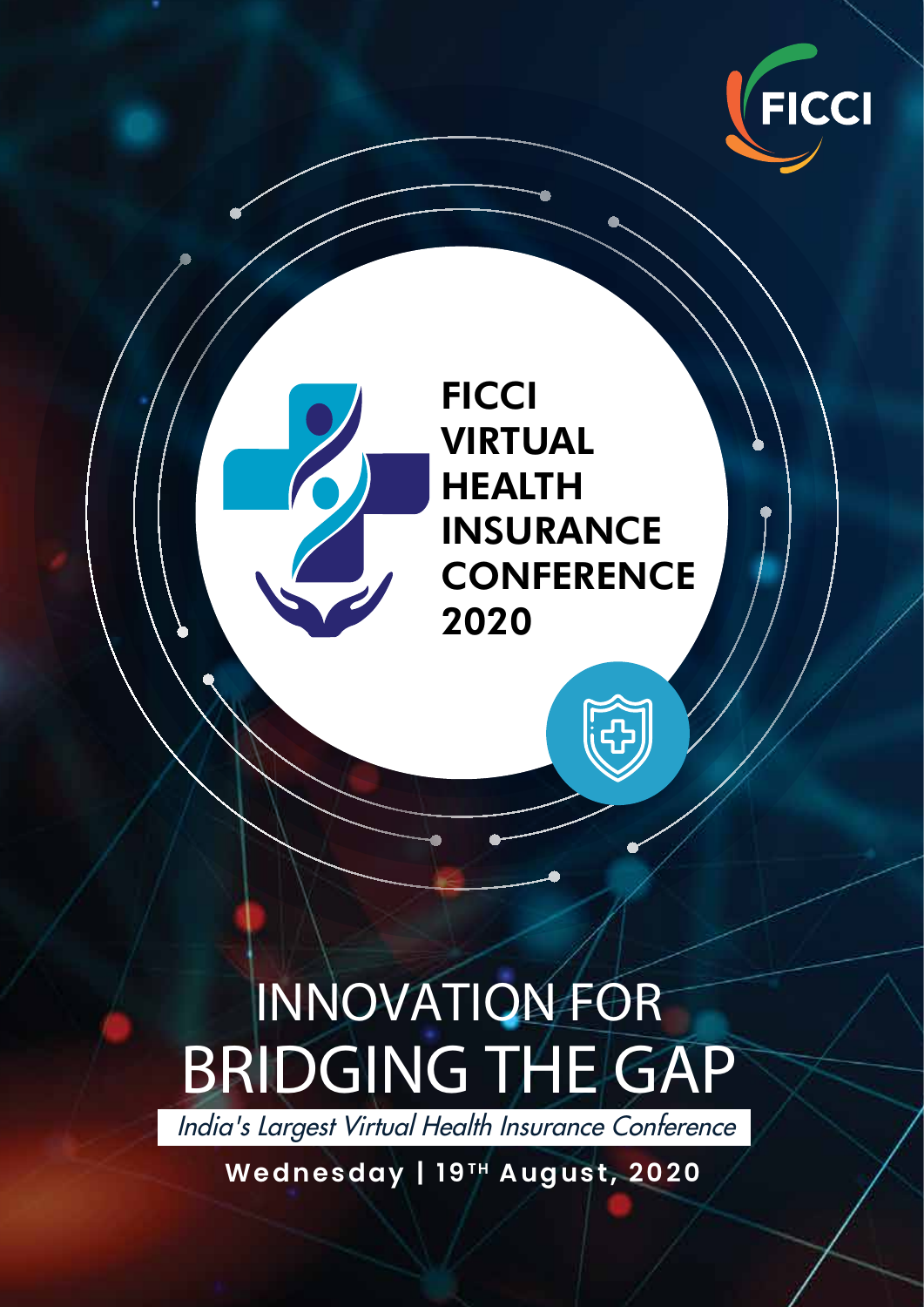

The Health Insurance Industry in India is the fastest growing segment and is projected to grow at a CAGR of 21% till 2025. The growth will be fuelled by both demand and supply, where demand will be driven by a growing middle class, young insurable population and an increasing awareness of the need for protection. Further, the increase in products, insurers and intermediaries operating in this space will drive the supply.

There are, however, gaps in the areas of digitisation, financing, technology and fraud control that hold the industry back. These gaps can be addressed through innovative ideas, which can remove roadblocks pertaining to penetration and can help the industry to grow rapidly.

Keeping these imperatives in mind, the FICCI Virtual Health Insurance Conference on the theme"INNOVATION FOR BRIDGING THE GAP"will focus on bridging the identified industry gaps through innovation. The outcome of this effort will be an increase in TRUST, AFFORDABILITY & ACCESSIBILITY. The conference will also showcase a curated set of start-ups that are working to address these gaps with solutions that could potentially be game changers.

#### Conference Sessions



Inaugural Session

Expenses

OPD Financing for Out-of-pocket

**Technology for Claim Settlement** 

Fraud and Risk Mitigation to Improve **Affordability**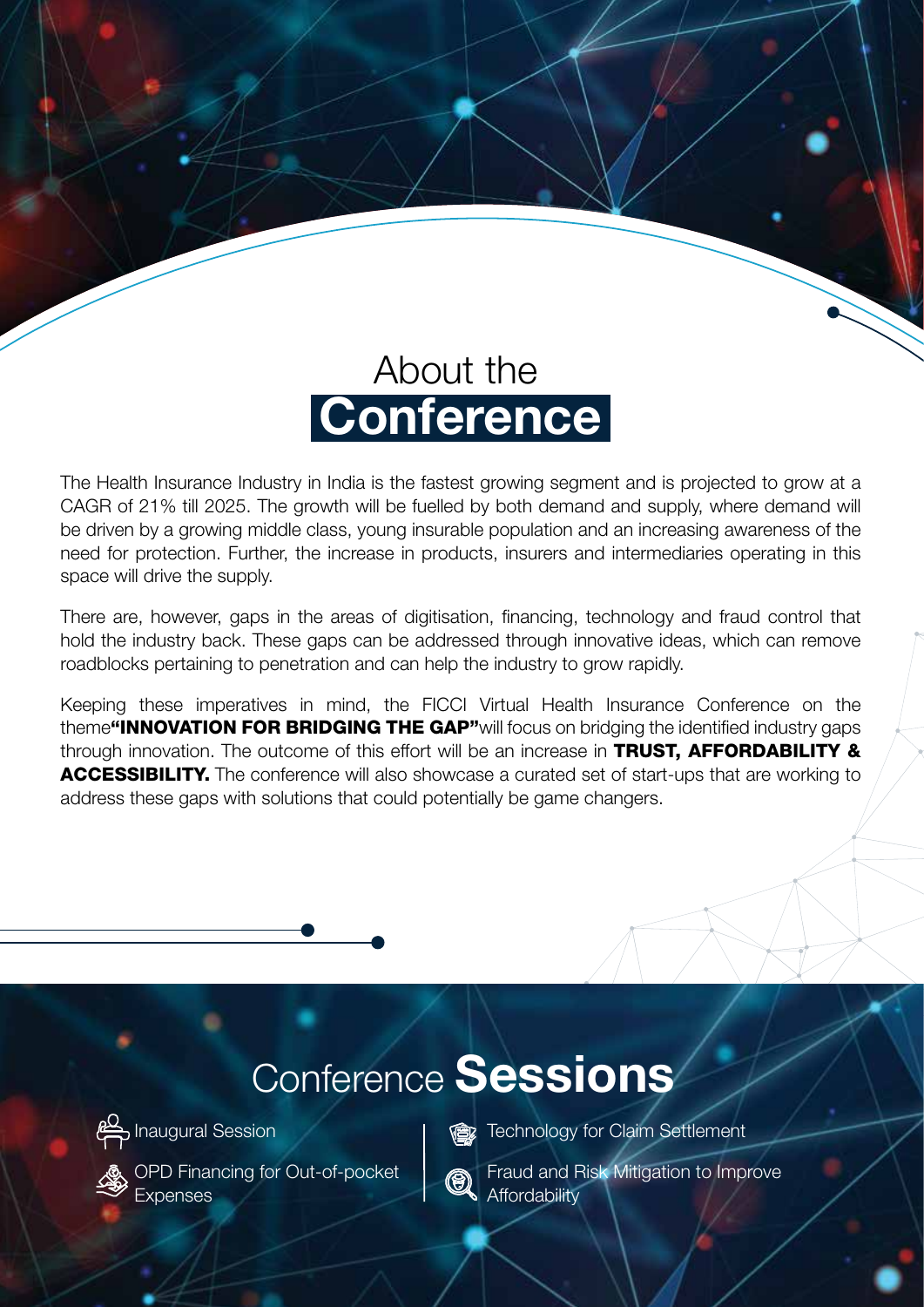### Why Participate…?

- Obtain regulatory updates and vision for the sector from the government and regulator
- Understand the dynamics of health insurance business, strategies and models
- Understanding the various existing and future technological advancements and platforms, that are shaping the current market scenario and will be game changers in near future
- Sharing of FICCI's research work in the form of a Knowledge Paper on topical issues of Health Insurance Sector
- A unique platform to Network and collaborate with a conglomeration of Industry leaders , government representatives and policy makers under one roof

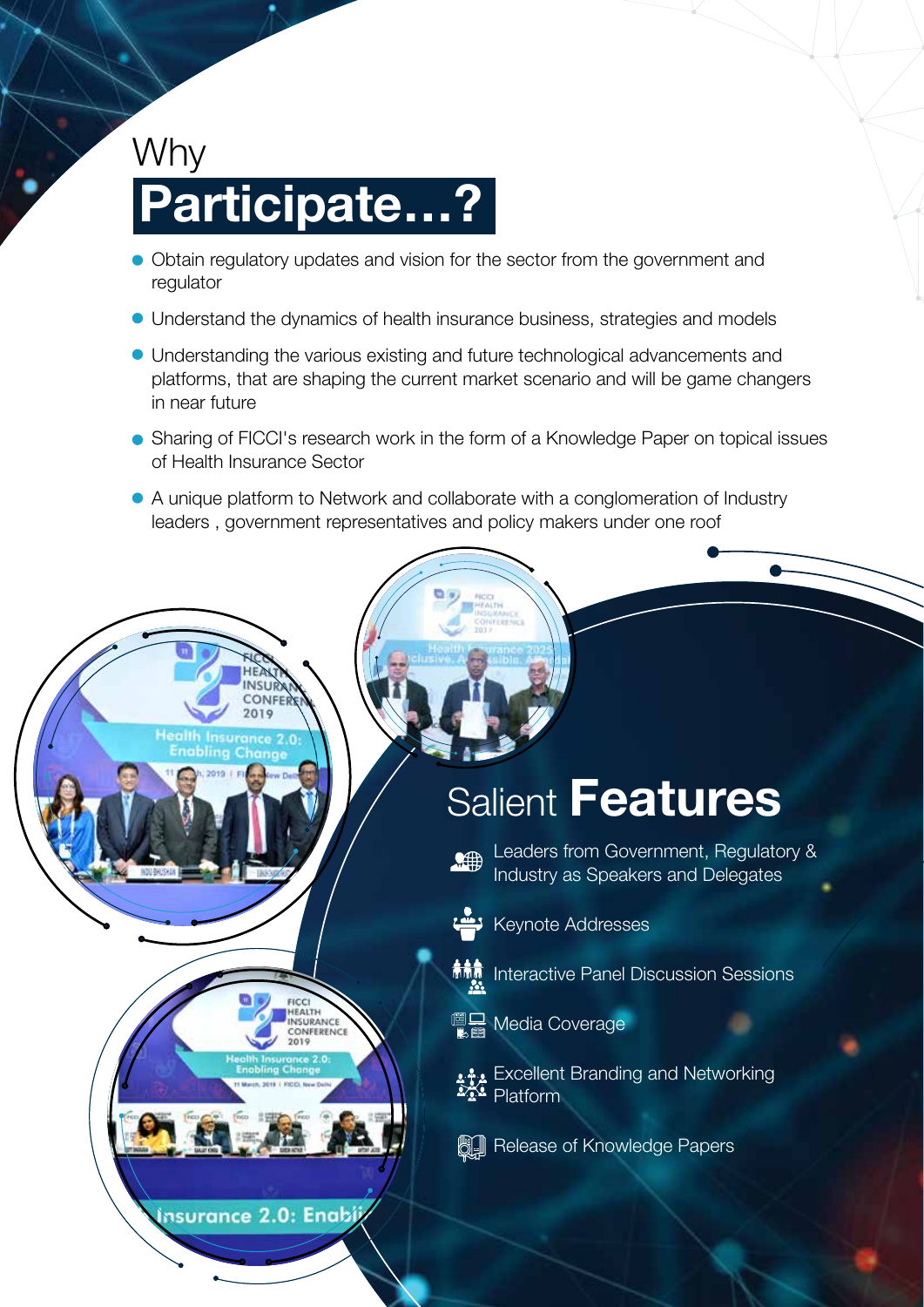#### **Target Audience**



roviders



Institutions



Insurance **Education Institutes** 

Ш



Hospital & Equipment Companies

Life Insurance



Multilateral and

**Bilateral Organizations** 



⊞<mark>Ú</mark>

Medical Education<br>Institutes





Services Sector

**Insurance Brokers** 



Insurance<br>Agents

Actuarial Companies<br>& Actuaries

**Technology Providers** 



Health Insurance<br>Companies



Non-Banking Finance<br>Companies (NBFCs)



#### Delegate Registration Details

| <b>Participation Fee (Per Delegate)</b> |                      |
|-----------------------------------------|----------------------|
| Category                                | <b>Amount</b>        |
| <b>FICCI Members</b>                    | <b>Rs 3000 + GST</b> |
| <b>Non Members</b>                      | <b>Rs 3500 + GST</b> |
| <b>Students</b>                         | <b>Rs 750 + GST</b>  |

Delegates who have already paid and registered for the HIC in March 2020, can get one more delegate along on complementary basis.





#### **Important Information SWIFT CHEQUE/DD NEFT/IFSC/RTGS** \*The above participation fees is exclusive of GST of 18%. Bank Name: YES Bank Bank Name: YES Bank Cheque/DD/ to be sent to: • There is a group discount of 10% for A/C No: 013694600000041 A/C No: 013694600000041 Mr Kapil Chadha 3 or more participants from the same Project Assistantorganization. Swift Code: YESBINBBXXX Swift Code YESBINBBXXX **Health Services** NEFT/IFSC/RTGS Code: • Registration fee is non refundable, however, 1st Floor, FICCI, replacement is permitted. YESB0000136 Federation House, Tansen Marg • Fees include access to online conference and exhibition. Digital copies of study New Delhi - 110001 material and knowledge paper.

#### For Sponsorship, Click here